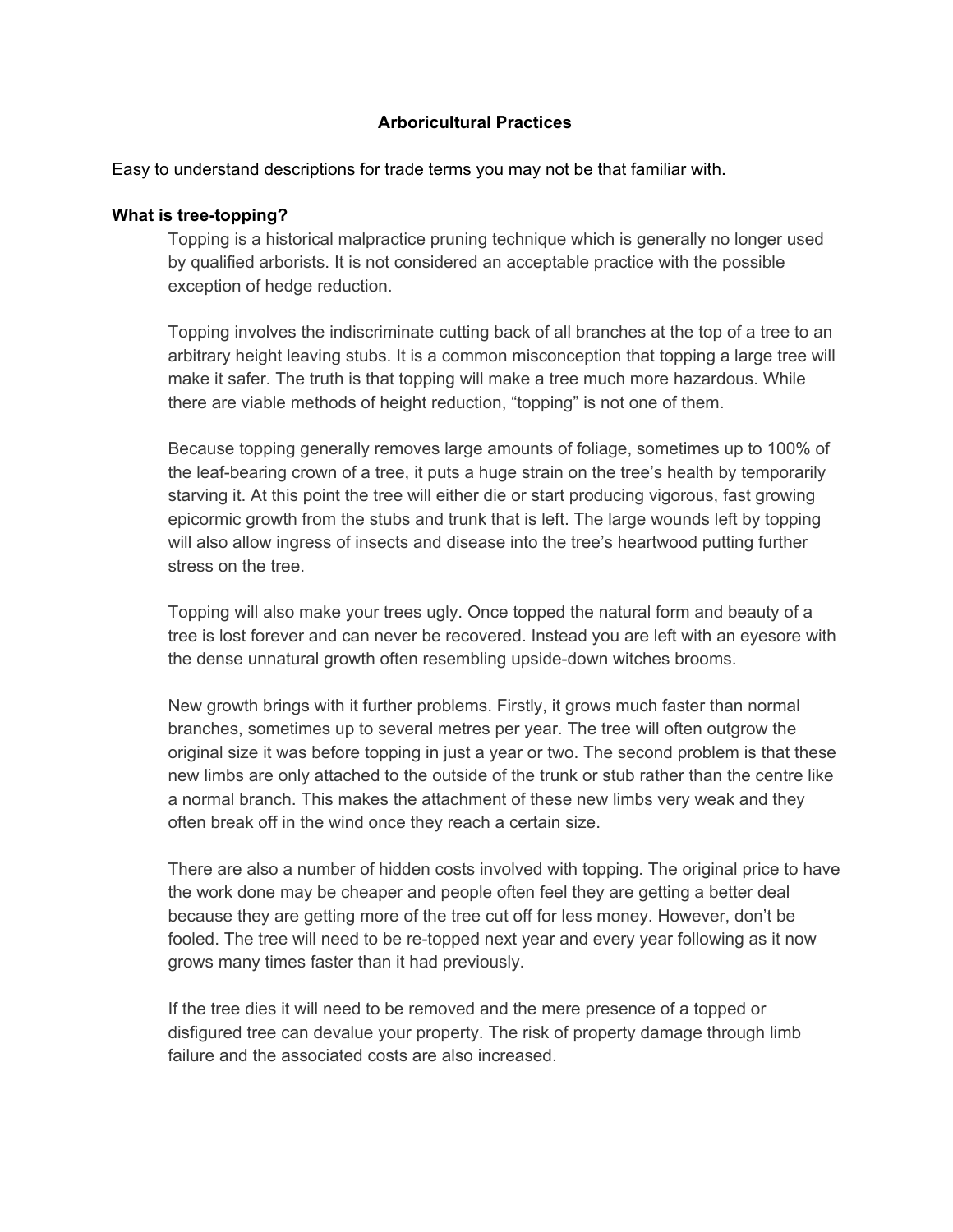### **What is tree thinning?**

Thinning is the reduction of crown density by removal of selected limbs. Most trees are thinned by a maximum of 30%. Weak, damaged, crossing and out-of-place branches are removed to greatly improve the health, safety and appearance of a tree.

The beautifully structured perfect trees you see in city parks have all been carefully thinned by arborists. All Tree King arborists are well trained in thinning and other forms of tree surgery. All work is carried out in accordance with the latest arboricultural practices.

Some objectives for thinning might include: **Safety** – a thinned tree is far less likely to blow over or have branches break. **Aesthetics** – a properly thinning tree looks much nicer. **Health** – thinning allows greater airflow throughout a tree's crown. **Improve balance** – some trees develop unevenly. Thinning can help balance them. **Light** – thinning can allow more light to pass through the canopy to the ground below. **View restoration** – trees can be thinned allowing views between branches. **Fruit production** – thinning can aid fruit production.

# **What is dead-wooding?**

Dead-wooding is the removal of dead branches from within a trees canopy. This is done for general safety and the health and aesthetics of the tree.

Without dead-wooding dead branches will simply break off and fall to the ground at random posing risk to persons and property. Until they fall the dead branches will become unsightly and some will break off and become entangled within the canopy. The dead branches are cut back to the branch collar with extreme care taken not to damage it.

Dead-wooding is usually done annually and combined with thinning and removal of epicormic growth (growth from a previously dormant bud). Like all pruning it is best to have dead-wooding done regularly.

# **What is a crown reduction?**

A crown reduction is the reduction of the overall size of a tree. It is the only acceptable method for reducing tree size and should be used instead of topping.

The objective is to make multiple small cuts shortening the tree's branches to appropriate laterals leaving the outer edge of the new smaller canopy intact. When done properly the finished tree should look natural and the pruning cuts should not be too obvious when viewed at a distance.